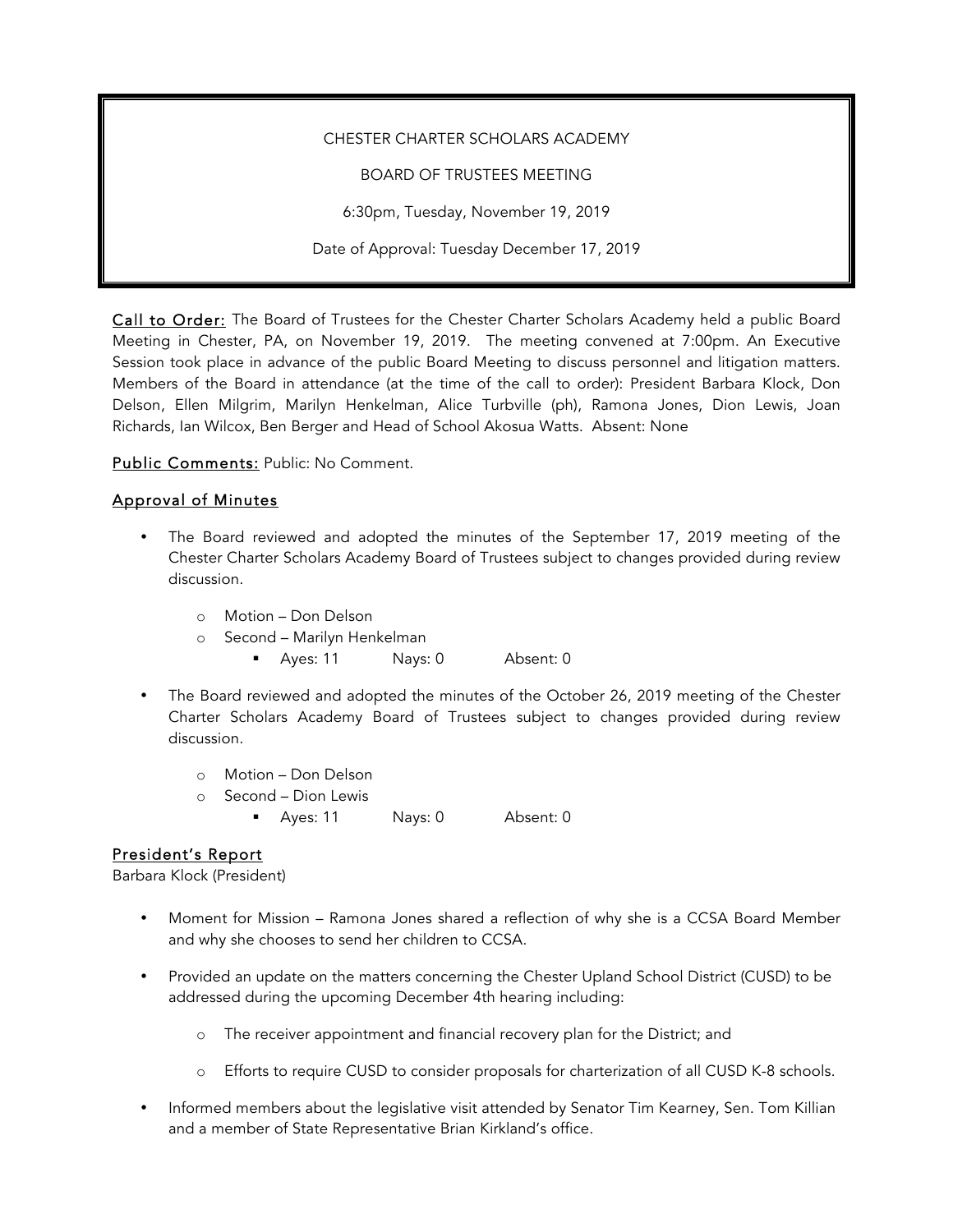• Don Delson provided update of the campaign committee goals, plans and honoree. Discussed the changes and progress in structures of the campaign.

## Nominating and Governance

Dion Lewis (Nominating and Governance Committee, Chair)

**•** Provided highlights of minutes from the November 11, 2019 committee meeting including: 1) CCSA Board matrix worksheet 2) CCSA Board Member handbook 3) CCSA Board Member retreat 4) Board meeting surveys 5) Board & Foundation Member Orientation

# Financial Report

Alice Turbiville (Finance Committee, Chair)

- Discussed the Condensed Statement of Revenue, Expenses and Changes in Fund Balances as of November 14, 2019 for Board members to review.
- Provided an overview of the Unemployment Insurance Proposal from the UC Solutions Group.
- Motion to approve the moving to private insurer Great American for the unemployment compensation benefit program for a 2-year term from 1/1/20 through 1/1/22.
	- o Motion Don Delson
	- o Second Joan Richards
		- Ayes: 11 Nays: 0 Absent: 0
- Provided update on the S&P bond rating review call in which took place in October with a written report expected in December.

# School Report

Akosua Watts (Head of School)

- Motion to approve resolution of the Safe Schools Grant
	- o Motion-Don Delson
	- o Second- Ben Berger
		- Ayes: 11 Nays: 0 Absent: 0
- Shared school highlights including:
	- o Calendar of upcoming school events and trips
	- o Exploration of options for external module spaces for small group spaces
	- o Shared highlights of the October 23<sup>rd</sup> trip to WAWA campus with the Seniors
	- o Family Math night over 80 participants

# Motion to Adjourn

- Motion Don Delson
- Second Barbara Klock
	- Ayes: 11 Nays: 0 Absent: 0

Next Board Meeting: Tuesday, , 2019 at 7:00pm preceded by an Executive Session at 6:30pm